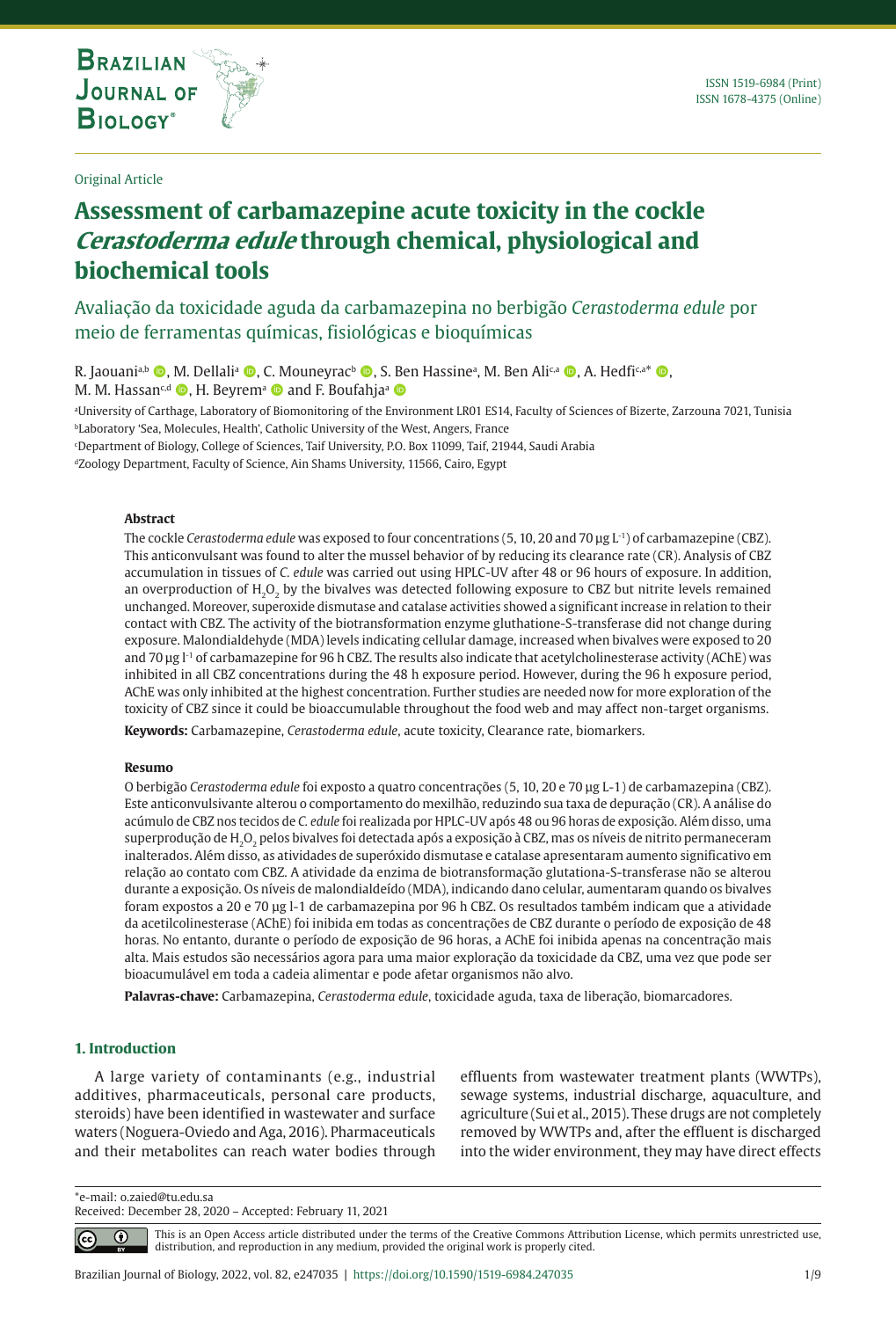on numerous species and ecosystems (Sui et al., 2015). Drugs could also harmful to non-target biota, especially filter-feeding taxa, as they are continuously exposed to micropollutants into the ecosystem (Santos et al., 2010). Fortunately, recent progress in analytical techniques has allowed a more accurate identification and quantification of these molecules in water, soil, and biota.

Pharmaceuticals have been considered as contaminants of emerging concern during the last twenty or more years. Carbamazepine (CBZ) is primarily used in human medicine in the treatment of epilepsy with an annual consumption rate of about 2,235,000 pounds worldwide (Zhang et al. 2008). It acts physiologically to stabilize the inactivated state of sodium channels, thereby rendering brain cells less excitable (Contardo-Jara et al., 2011). For these reasons, CBZ is a drug commonly found in aquatic areas (Khazri et al., 2019a). Concentrations of 60.58, 93.19, and 132  $\mu$ g l<sup>-1</sup> were recorded in wastewater collected from northern Tunisia (Khazri et al., 2019a). In other countries (Germany, China, Spain, Belgium, The Netherlands, and France), concentrations ranged from 0.03 to 11.6  $\mu$ g l<sup>-1</sup> in wastewater effluents, surface and ground waters (Liu et al., 2015; Huerta-Fontela et al., 2011).

According to Martin-Diaz et al. (2009), CBZ was resistant to biodegradation even the measured concentrations were low. CBZ exhibits extremely slow photodegradation and its ubiquitous distribution in aquatic areas. Numerous studies have focused on its effects on non-target organisms such as soil microorganisms, insects, fish, birds, and various bivalve species (*Ruditapes decussatus* Linnaeus, 1758, *Mytilus galloprovincialis* Lamarck, 1819) (Clara et al., 2004). It has been found that exposure to CBZ induces oxidative stress, immunotoxicity, cytotoxicity, and alteration of metabolism and health status of organisms (Gagné et al., 2006; Contardo-Jara et al., 2011; Aguirre-Martínez et al., 2013; Tsiaka et al., 2013).

Filter feeders are also the most used marine organisms as indicators due to their tolerance and potential transport of pollutants through the food chain (Dellali et al., 2001). The cockle *Cerastoderma edule* Linnaeus, 1758 has been used as an indicator species in environmental health status assessments due to its large filtration capacity, sessile habit, wide geographical distribution, easy handling and collection, and its sensitivity to various pollutants (Paul-Pont et al., 2010). In addition, *C. edule* is a species of commercial and economic interests around the Mediterranean Sea, due to its abundance and the quality of the flesh (De Montaudouin et al., 2010). It is also relatively tolerant to different classes of pollutants and environmental stressors, making it suitable for marine biomonitoring and bioassays (Dellali et al., 2001).

The Ghar El Melh Lagoon is situated in northeastern Tunisia and is directly connected to the Mediterranean Sea. It is a multi-contaminated site because it is the watershed of several rivers, including the Oued Medjerda, and receives various types of household and industrial effluent (Mahmoudi et al., 2002). This has led to a progressive deterioration in biodiversity in this ecosystem (Guasmi et al., 2006). *Cerastoderma edule* is an abundant and typical bivalve species in this lagoon.

In this work, the choice of CBZ concentrations was based on previously reported CBZ levels in different aquatic ecosystems in Tunisia and across the globe (Khazri et al., 2019a; Oliveira et al., 2017). For example, Khazri et al. (2019a) founded a CBZ concentration of 60.58  $\mu$ g l<sup>-1</sup> in effluent samples from a WWTP in Bizerte (Tunisia). The aim of this study was to investigate the possible effects of the environmentally relevant concentrations of CBZ ranging from 5 µg l-1 to 70 µg l-1 on the cockle *C. edule*. First, we evaluated the ability of the cockle to accumulate CBZ. Consequently, this bivalve would provide the scientific community an effective and timely indicator of the probable risks deriving from the consumption of contaminated seafood from coastal countries where CBZ is recommended and used as treatment of epilepsy. Second, we assessed the possible toxicity of CBZ through different biochemical biomarkers of exposure and effect. In details, we investigated the effects of CBZ on bivalves (*C. edule*) in the laboratory by using a multi-biomarker approach (Khazri et al., 2018; Oliveira et al., 2017; Almeida et al., 2015). The intensity of oxidative stress was measured after evaluating levels of the reactive- (ROS) and nitrous- (NOS) oxygen species produced, and the activities of enzymes of defense and those related to lipid peroxidation. Neurotoxicity and respiratory capacity were also measured by quantifying acetylcholinesterase activity (AChE) and clearance rate (CR), respectively.

## **2. Material and Methods**

## *2.1. Acclimation in the laboratory*

Specimens of *C. edule* (shell length: 2.48 ± 0.28 cm, shell width:  $2.5 \pm 0.48$  cm) were collected on February 4, 2017 from Ghar El Melh lagoon (37°8ʹ36.73″N and 10°12ʹ38.66″E), Tunisia. After transportation to the laboratory, the specimens were placed in tanks of 2L (five bivalves per tank) for a week under a photoperiod regime of 16 h light:8 h darkness. Each tank contained 2 L of natural filtered seawater from the Bay of Bizerte (Tunisia). The media was renewed every two days during the acclimatization with a continuous aeration. The exposure design was selected based on previous published studies (Khazri et al., 2016; Sellami et al., 2017). The laboratory temperature was maintained at 19 °C (field temperature) and the water temperature was maintained at 17 °C, and pH was 8.7 (Khazri et al., 2017). Measurements were conducted by means of a temperature/conductivity meter (WTW LF 196, Weilheim, Germany), and pH meter (WTW, model pH 330/SET-1).

The tank water was replaced on a daily basis to feed the specimens with the nutrients present in natural seawater from the Bay of Bizerte (Salhi et al., 2018) and, also, to avoid accumulation of organic matter and the possible appearance of nitrogen compounds such as ammonium, nitrite or nitrate in the tanks. An absence of mortality was observed throughout the experiment and all bivalves fed normally.

## *2.2. Bioassay*

A CBZ concentration range was selected based on concentrations previously measured in WWTPs from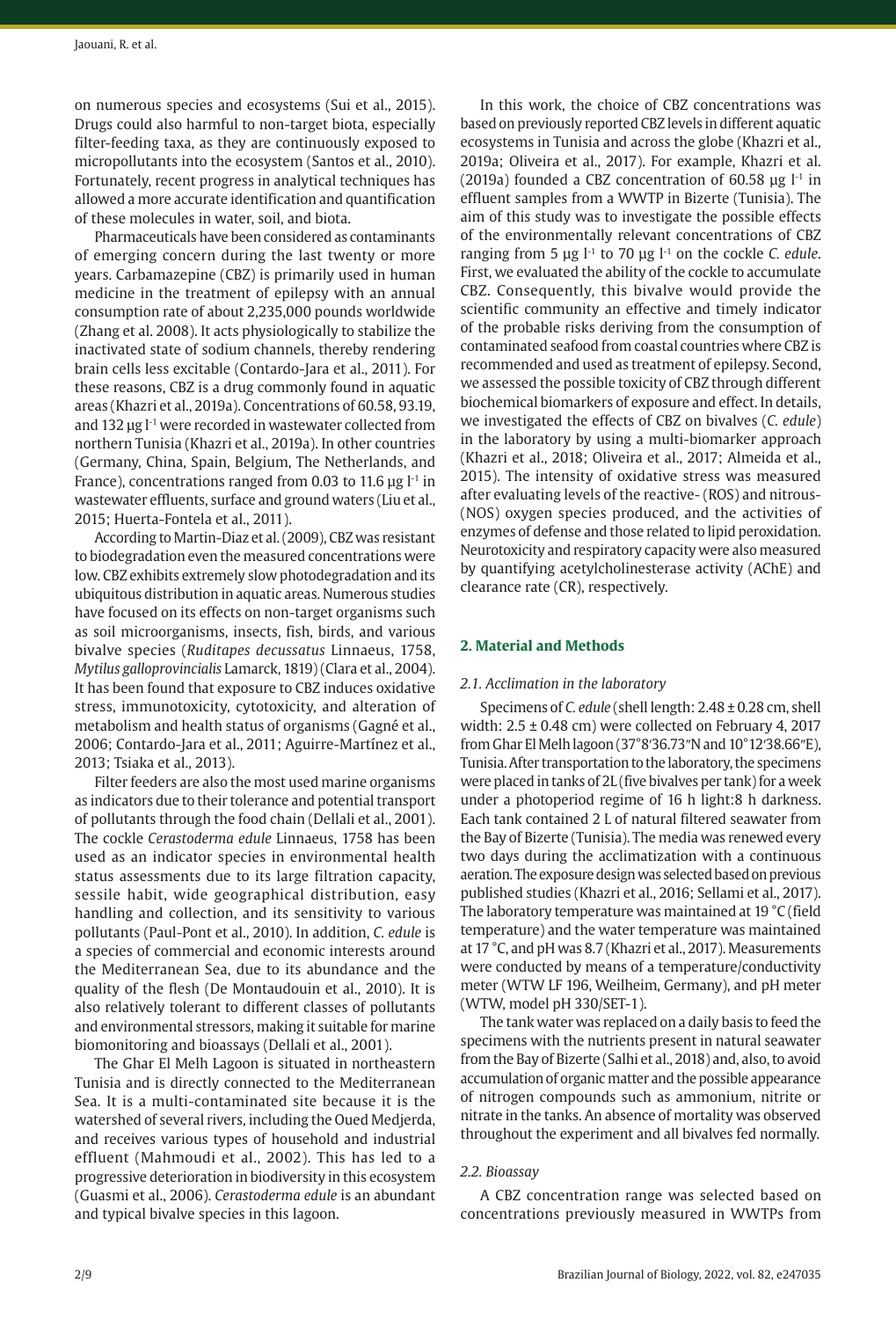northern Tunisia (Khazri et al., 2019a). Following the acclimation period, five treatments: (1) control (natural seawater only), (2) CBZ: 5 μg l<sup>-1</sup>, (3) CBZ: 10 μg l<sup>-1</sup>, (4) CBZ: 20  $\mu$ g l<sup>-1</sup>, and (5) CBZ: 70  $\mu$ g l<sup>-1</sup> were established in a triplicate design (three tanks per treatment, five individuals per tank) and maintained for two exposure periods, 48 and 96 h. In this study, only the acute toxicity of CBZ was targeted for evaluation which explain that the experiment was ended after these two time slots. Tank water was not replaced during both exposure periods. Water parameters were maintained as follows: temperature =  $17 \text{ °C}$ , pH = 8, and salinity = 32 PSU. No mortalities were observed in either exposure period.

#### *2.3. Quantification of carbamazepine*

Three replicates of water (200 ml) were sampled from the control and CBZ microcosms, and analytical samples were taken by SPE using C18 cartridges (OASIS HLB) purchased from Waters (Milford,MA). These steps were followed by an elution with of methanol ≥99.9% (CAS No. 67-56-1) (6 ml). At the end, an evaporation of these extracts was applied, followed by a reconstitution in methanol (1 ml) as described by Khazri et al. (2019b).

The CBZ concentrations in both extracts from water and tissues of *C. edule* were quantified at 285 nm by high performance liquid chromatography (Agilent 1100 series HPLC system) equipped with a reversed-phase C18 column  $(5 \mu m, 4.6 \times 250 \text{ mm})$ , a quaternary pump, an auto sampler, and a UV detector. A mixture of 70:30 (v:v) methanol and milli-Q water (flow rate = 1 ml min $^{-1}$ ) was used to make up the mobile phase. All samples and standards were analyzed in triplicate.

#### *2.4. Clearance Rate (CR)*

The CR was evaluated by measuring the neutral red dyed particles lost from the water column (Coughlan, 1969). At the end of all exposure phases, specimens were taken from each treatment applied  $(n = 4)$  and put in 200 ml of neutral red dye  $(1 \text{ mg } l^{-1})$  following the rule of one clam per beaker (CAS No. 553-24-2) purchased from SLIM LAB Tunisia. In this work, CR was only measured after exposure of *C. edule* to 0-20 μg CBZ l<sup>-1</sup>. For 70 μg CBZ l<sup>-1</sup>, this parameter was not considered because it is very high compared to environmentally concentrations.

#### *2.5. Biomarker measurements*

All biomarker quantification procedures were carried out at temperatures between 0 and 4 °C. First of all, the soft tissues were homogenized by using an Ultra Turrax disperser (model IKA T18 Basic) in  $K_3PO_4$  buffer (pH 7.4, 0.1 mM). The result was then centrifuged (9000 rpm, 4 °C, 30 min) and the protein content in each supernatant was estimated using the Bradford method (Bradford, 1976).

As reported Ellman et al. (1961), the acetylcholinesterase activity (AChE) was determined in nMol min<sup>-1</sup> mg<sup>-1</sup> protein after measuring the absorbance (412 nm, 5 min) in presence of 1 mM acetylthiocholine. The evaluation of SOD activity (U mg-1 protein) followed the indirect method (i.e. the epinephrine/adenochrome system) according to Misra and Fridovich (1972). According to Aebi (1974), CAT activity can be determined by using the spectrophotometric method which measures absorbance at 240 nm during the degradation of hydrogen peroxide  $(H_2O_2)$ . The CAT activity was given in nmol min<sup>-1</sup> mg<sup>-1</sup> protein. The measurement of this molecule was made using a spectrophotometer with an absorbance of 546 nm.

Hydrogen peroxide  $(H_2O_2)$  concentrations were measured according to methods described by Kakinuma et al. (1979) and Green et al. (1982) using an adapted kit (Biomagreb, Tunisia). Glutathione-S-Transferase (GST) activity was spectrophotometrically evaluated (at 340 nm,  $\varepsilon$  = 9.6 Mm cm<sup>-1</sup>). Thus, the production of 1-glutathion-2,4-dinitrobenzene was followed as proposed Habig et al. (1974). This compound comes from the conjugation of 1-chloro-2,4-dinitrobenzene (CDNB) with a glutathione reduced form (GSH).

Lipid peroxidation (LPO) was determined through quantifying malondialdehyde (MDA) which is a lipid peroxidation product (Draper and Hadley, 1990). The absorbance was measured at 535 nm ( $\epsilon$  = 156 Mm cm<sup>-1</sup>). At the end, the LPO levels were given as the MDA produced in nMol min-1 mg-1 protein.

#### *2.6. Statistical processing*

Data, given in mean ± standard deviation (SD), were first integrated into STATISTICA v8. Bartlett, Levene and Brown-Forsythe tests were used to check parametric test criteria, normality and variance homogeneity, respectively. Thereafter, two parametric tests, one-way analysis of variance (ANOVA) and Tukey HSD, were applied to detect significant differences in multiple comparisons between the controls and different treatments.

## **3. Results**

#### *3.1. Chemical analysis*

CBZ was not detected in water samples originating from Ghar El Melh lagoon where the *C. edule* specimens were collected. There were no changes in CBZ concentrations in any tank water between the beginning and the end of all treatments (one control and four CBZ exposure levels, 48 and 96 h time periods) (Table 1). After 48 h, all the soft tissues of *C. edule* specimens exposed to 10 μg CBZ l-1 contained CBZ (Table 1).

#### *3.2. Clearance rate*

The results obtained for the CR are shown in Figure 1. A high CR was observed during the first 30 min of the experiment for specimens exposed to 10 and 20  $\mu$ g l<sup>-1</sup> of CBZ. It was clearly noted that 1.5 and 2 hours of exposure were followed by a discernible decline of the CR values for mussels collected from treatments 5, 10, and 20 µg CBZ l<sup>-1</sup>.

#### *3.3. Neurotoxicity*

The AChE activity results for specimens exposed to CBZ for 48 or 96 h are presented in Figures 2A and 2B, respectively. Following 48 h of exposure, AChE activity significantly decreased in all CBZ exposure treatments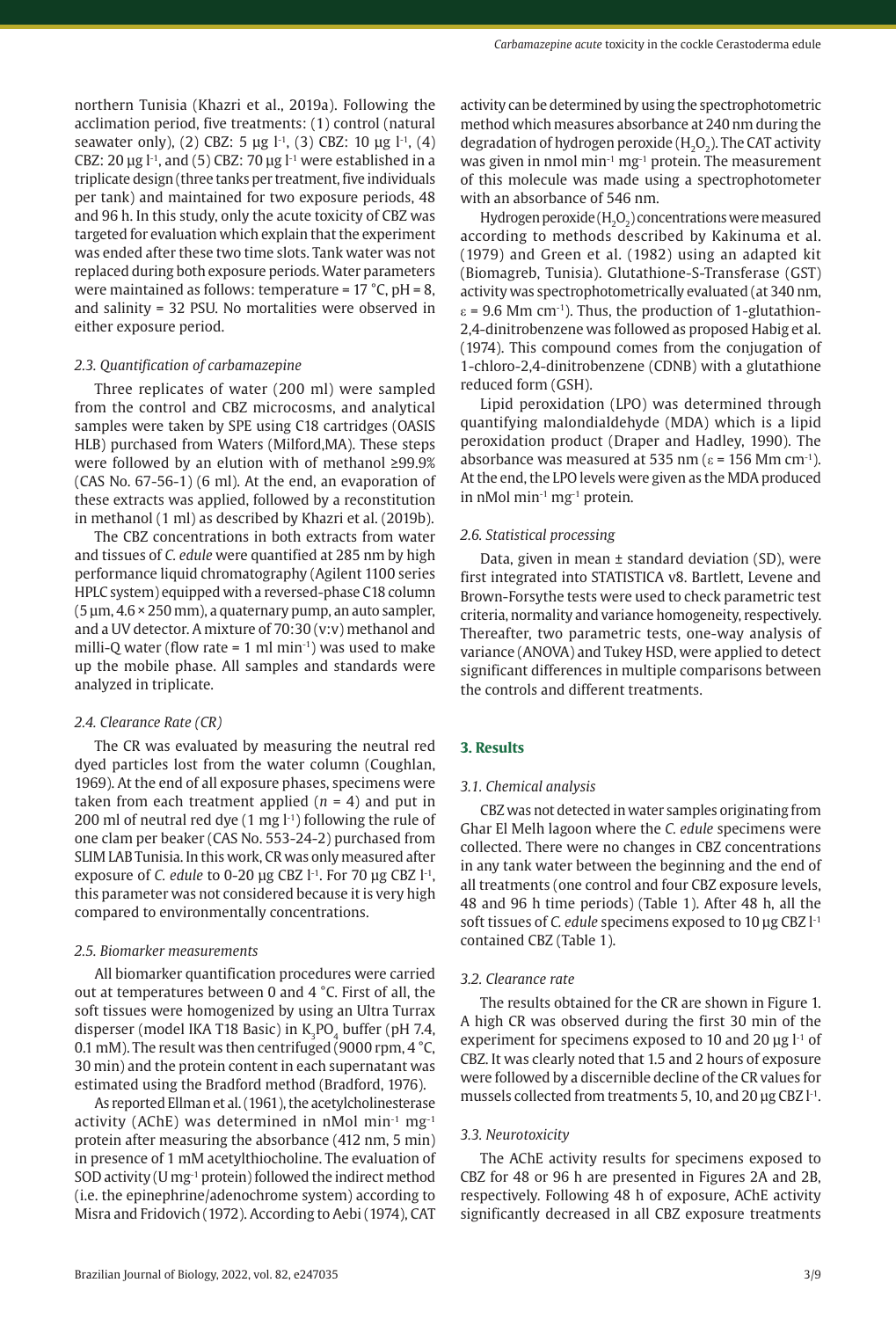| <b>Conditions</b>              | <b>Nominal concentration</b> | <b>Measured concentration</b><br>(Exposure medium)<br>48 hours | <b>Measured concentration</b><br>(Exposure medium)<br>96 hours |
|--------------------------------|------------------------------|----------------------------------------------------------------|----------------------------------------------------------------|
|                                |                              |                                                                |                                                                |
| C1 ( $\mu$ g l <sup>-1</sup> ) | 5                            | $4.54 \pm 0.40$ <sup>(a)</sup>                                 | $4.28 \pm 0.88$ <sup>(a)</sup>                                 |
| C2 $(\mu g l^{-1})$            | 10                           | $9.46 \pm 0.14$ <sup>(a)</sup>                                 | $9.20 \pm 0.59$ <sup>(a)</sup>                                 |
| C3 ( $\mu$ g l <sup>-1</sup> ) | 20                           | $19.4 \pm 0.11^{(a)}$                                          | $16.6 \pm 0.24$ <sup>(a)</sup>                                 |
| $C4 (\mu g l^{-1})$            | 70                           | $69.4 \pm 0.35$ <sup>(a)</sup>                                 | $68.7 \pm 0.67$ <sup>(a)</sup>                                 |





Time

**Figure 1.** Clearance rate in *Cerastoderma edule* exposed to three concentrations of CBZ (5, 10, 20  $\mu$ g.L<sup>-1</sup>) during 2 h. Values are the mean of 3 replicates. Letters (a-b) indicate significant differences (p ≤0.05) between control and exposure conditions.

compared to the controls. At the end of 96 h of exposure, only the high concentration (70  $\mu$ g l<sup>-1</sup>) was associated with a reduced AChE activity.

#### *3.4. Antioxidant enzymes*

Results of antioxidant enzymes (SOD, CAT) levels measured in *C. edule* specimens following their laboratory exposure to CBZ for 48 and 96 h are shown in Figure 2. SOD activity (Figure 2C, D) was induced only specimens located in the 20 μg l<sup>-1</sup> treatment after 48 h of exposure. Nevertheless, after 96 h, all treatments considered were followed by a significant enhance in terms of SOD activity. In relation to CAT activity, no significant difference was observed across all treatments, except in the highest exposure treatment (70 μg l<sup>-1</sup>) after 96 h, where it increased significantly compared with the control (Figure 2E, F).

## *3.5. Biotransformation enzyme*

No significant changes in GST were detected in any treatment following 48 and 96 h of exposure (Figures 2G, H).

## *3.6. Pro-oxidant*

Following 48 h of exposure, the level of  $H_2O_2$  (Figure 3A) increased significantly from an average of  $0.247 (\pm 0.017 \text{ SD})$ nmol mg-1 protein in specimens from the lowest exposure treatment  $(5 \text{ µg } l^{-1})$  to an average of  $0.312 (\pm 0.030 \text{ SD})$  nmol  $mg^{-1}$  protein in the highest exposure treatment (70  $\mu$ g l<sup>-1</sup>).

Compared with the controls, these increases correspond to increases of 89.29% and 136.56%, respectively. Following 96 h of exposure (Figure 3B), a significant increase was recorded in the level of H<sub>2</sub>O<sub>2</sub> production in specimens from the highest exposure treatment (70  $\mu$ g l<sup>-1</sup>). Intracellular H<sub>2</sub>O<sub>2</sub> (mean  $\pm$  SD: 0.376  $\pm$  0.068 nmol<sup>-1</sup> mg<sup>-1</sup> protein) was observed to be three-times higher compared with the control. Nitrate (NO) levels did not vary at any exposure treatment compared to controls whatever was the time slot considered (48 or 96 h) (Figures 3C, D).

## *3.7. Indicators of cellular damage*

No significant difference in MDA levels were detected between treatments following 48 h of exposure. However, after 96 h, MDA levels significantly increased in the two highest exposure treatments (20 and 70 μg l<sup>-1</sup>) compared with the controls (Figures 3E, F).

## **4. Discussion**

## *4.1. Chemical analysis*

WWTPs generally do not remove all CBZ from wastewater (Almeida et al., 2015). Consequently, CBZ can enter the aquatic environment *via* treated effluent. Almeida et al. (2015) observed that CBZ was not absorbable by bivalve shells which confirm the obtained results herein. The goal of our work was to evaluate the toxicity of CBZ on the cockle using various biomarkers involved in neurotoxicity, oxidative stress, and physiological responses following exposure to four CBZ concentrations over 48 and 96 h.

## *4.2. Clearance rate*

The presence of CBZ significantly reduced the CR of *C. edule* specimens. This could be attributed to the fact that *C. edule* animals are protected from predators by a shell, which may offer additional protection from harmful pharmaceuticals such as CBZ (Gosling, 2003). Furthermore, in the presence of CBZ, siphon closure has been observed in the freshwater mussel *Corbicula fluminea* Muller, 1774 exposed to 5 and 50  $\mu$ g l<sup>-1</sup> for 30 days (Chen et al., 2014). Similar to previous findings for the bivalve *Sinanodonta*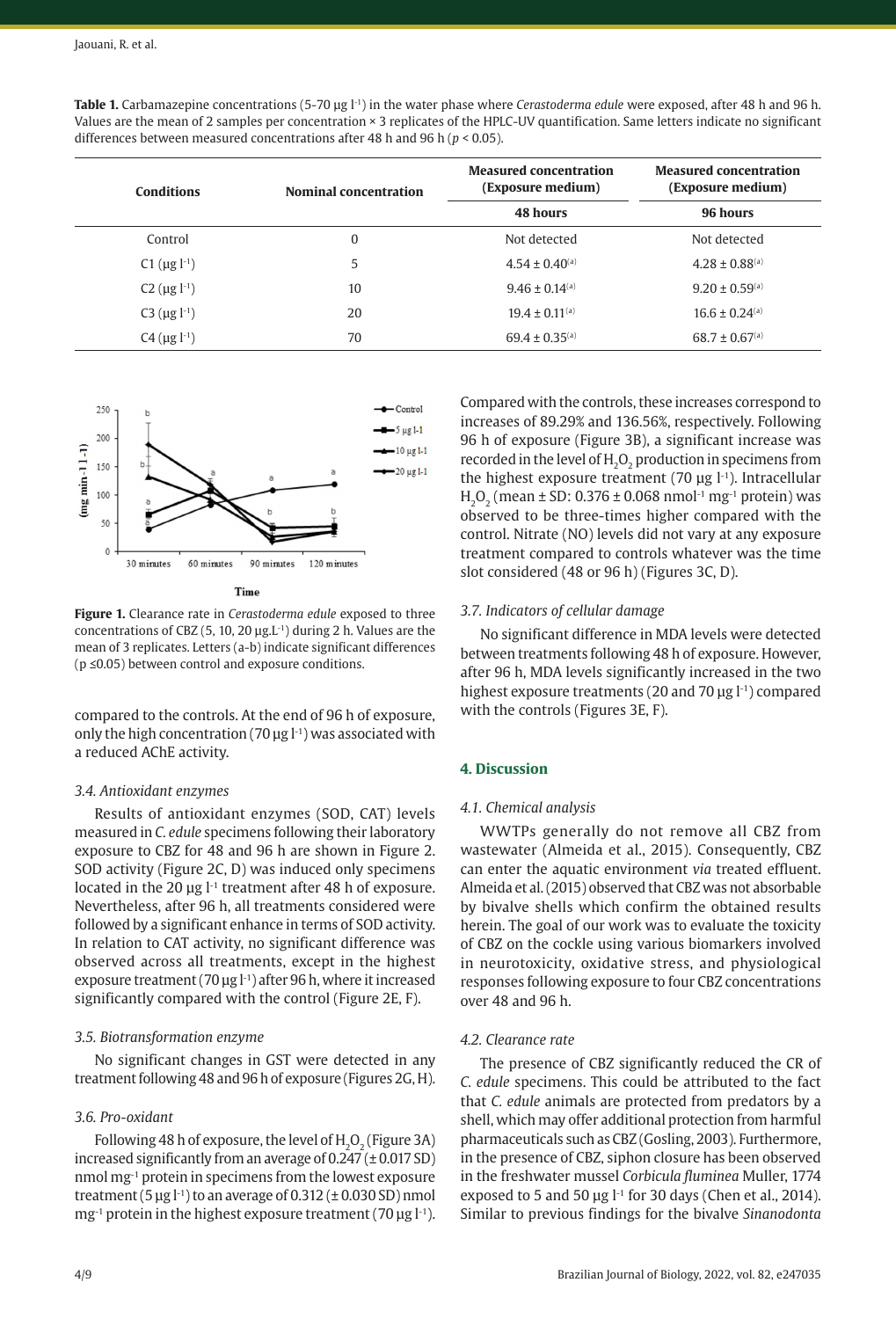

**Figure 2.** Effect of carbamazepine on enzymatic biomarkers, and AChE activity 48 h (A), 96 h (B), Antioxidant enzyme activities, SOD activity 48 h (C), 96h (D), CAT activity 48 h (E), 96 h (F) and GST activity 48 h (G), 96 h (H). Values are the mean  $(\pm$  SD) of 5 replicates. Significant differences (p≤0.05) among exposure concentrations, for each condition, are presented with different letters (a-b).

*woodiana* Lea, 1834 (Corsi et al., 2007), the significant decrease of AChE activity observed in the present study (from the lowest treatment concentration  $(5 \mu g l^{-1})$  onwards reinforces a theory that the opening and closing movements of valves may be mediated by cholinergic transmission in cockles. Consequently, following exposure to CBZ, cockle metabolism may slow down, which, in the long term, may be reflected in a reduction in their condition index and general health status (Farcy et al., 2011).

#### *4.3. Oxidative stress*

Several studies have shown that some contaminants (including pharmaceutical compounds) induce a production of ROS once they penetrate into the organism's tissues (Almeida et al., 2015; Oliveira et al., 2017; Khazri et al., 2018). For this reason, it is of particular interest for environmental biomonitoring programs to follow the

response of this type of compound in order to predict contaminant exposure effects.

Living organisms protect their integrity by enzymatic and non-enzymatic antioxidant defense systems. These systems play a detoxifying role for ROS. The majority of pharmaceuticals are designed to be persistent and lipophilic so that they can retain their chemical structure in bodies of aquatic organisms like crustaceans and fish but also after their excretion in the environment for a prolonged period by bioaccumulation and biomagnification throughout the food chain (Martin-Diaz et al., 2009; Aguirre-Martínez et al., 2013; Tsiaka et al., 2013; Chen et al., 2014).

Following the exposure of *C. edule* specimens to CBZ, levels of  $H_2O_2$  increased significantly in all exposure treatments after 48 h and in the highest exposure treatment (70  $\mu$ g l<sup>-1</sup>) after 96 h. These high levels of H<sub>2</sub>O<sub>2</sub> indicate oxidative stress and an overproduction of ROS. SOD activity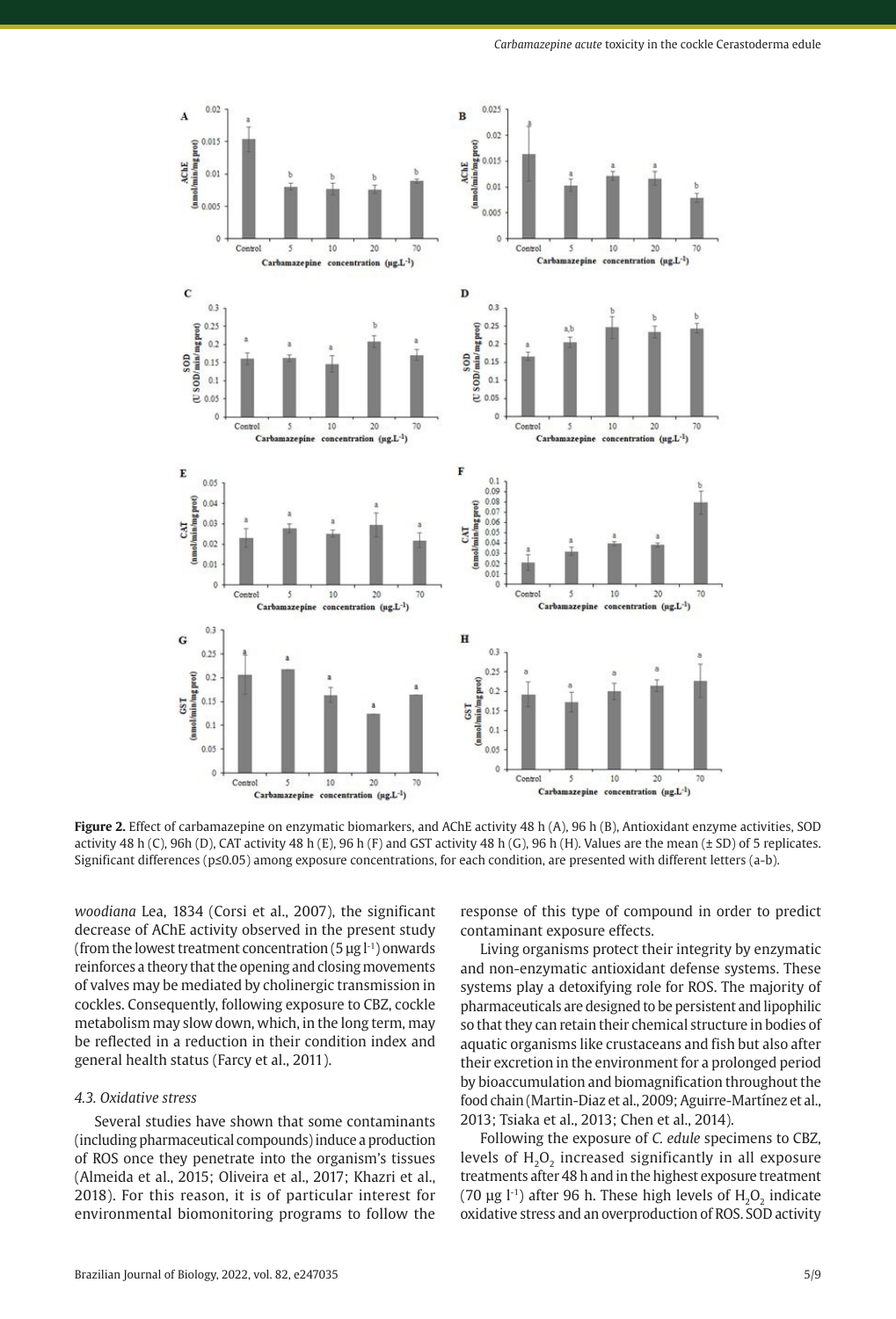

**Figure 3.** Effect of carbamazepine on proxydants and cellular damage, H.O. level 48 h (A), 96 h (B), nitrite level NO 48 h (C), 96 h (D) and malondialdehyde level MDA 48 h (E), 96 h (F). Values are the mean ( $\pm$  SD) of 5 replicates. Significant differences ( $p \le 0.05$ ) among exposure concentrations, for each condition, are presented with different letters (a-b).

was characterized by a concentration of time-dependent fluctuations following exposure to CBZ. The increase in SOD activity may be explained by an overproduction of the superoxide anion due to the alteration of the oxygen metabolism. The presence of the superoxide anion induces the production of SOD, which then converts it into  $H_2O_2$ . The observed increase in SOD activity indicates that this enzyme plays an important role in neutralizing the production of ROS. In this context, Almeida et al. (2014, 2015) and Khazri et al. (2018) previously observed an increase in SOD after clam species' (*R. philippinarum* Adams and Reeve, 1850 and *R. decussatus*) exposure to CBZ. However, Li et al. (2009) reported that SOD activity in rainbow trout, *Oncorhynchus mykiss,* tissues decreased with a CBZ concentration gradient of 0.1, 0.2, and 2 mg  $l<sup>-1</sup>$ following 21 days of exposure. After prolonged exposure (42 days), a strong inhibition of SOD activity was observed and attributed to the overproduction of ROS and the relatively low activity of the antioxidant system. Similarly, Oliveira et al. (2017) and Freitas et al. (2016) reported decreases in SOD activities in relation to CBZ concentrations in a mussel *(M. galloprovincialis)* and clam (*Scrobicularia plana* da Costa, 1778*)* species following exposure.

CAT activity in organisms is known to be strongly influenced by pharmaceutical exposure (Freitas et al., 2015). Herein, an increase of  $H<sub>2</sub>O<sub>2</sub>$  levels (which induce CAT activity) was induced in specimens from the same

exposure treatment (70 ug l<sup>-1</sup>) following 96 h of exposure. Studies by Almeida et al. (2015) and Martin-Diaz et al. (2009) have shown that CAT activity was not significantly altered following exposure to CBZ in *R. philippinarum* and *M. galloprovincialis* mussel species. Almeida et al. (2014) found that the  $H<sub>2</sub>O<sub>2</sub>$  produced by SOD activity was not transformed by CAT but possibly by a GPX enzyme which has similar functions to CAT. In contrast, Chen et al. (2014) noticed opposite results and points of view in the case for specimens belonging to *C. fluminea* after their exposure to 5 and 50 μg l-1 CBZ during one month. Moreover, Li et al. (2011) reported for *O. mykiss* that CBZ caused after 96 h an increase in CAT and SOD activities.

The Glutathione-S-Transferase (GST) is a biotransformation enzyme, widely studied in the animal kingdom (Livingstone 1991). Radwan et al. (1992) demonstrated GST activity was induced following exposure of a terrestrial gastropod, *Theba pisana* Muller, 1774, to carbamates. The authors associated this increase in GST activity with a strong detoxification activity in the body in response to carbamates.

We found no significant variation in GST activity after exposure of *C. edule* to carbamazepine. This suggests that GST activity may only be induced above a certain concentration of CBZ, depending on the species (Oliveira et al., 2017). The absorption of this enzyme is metabolized mainly by cytochrome P450 3A4 isoenzymes (Almeida et al.,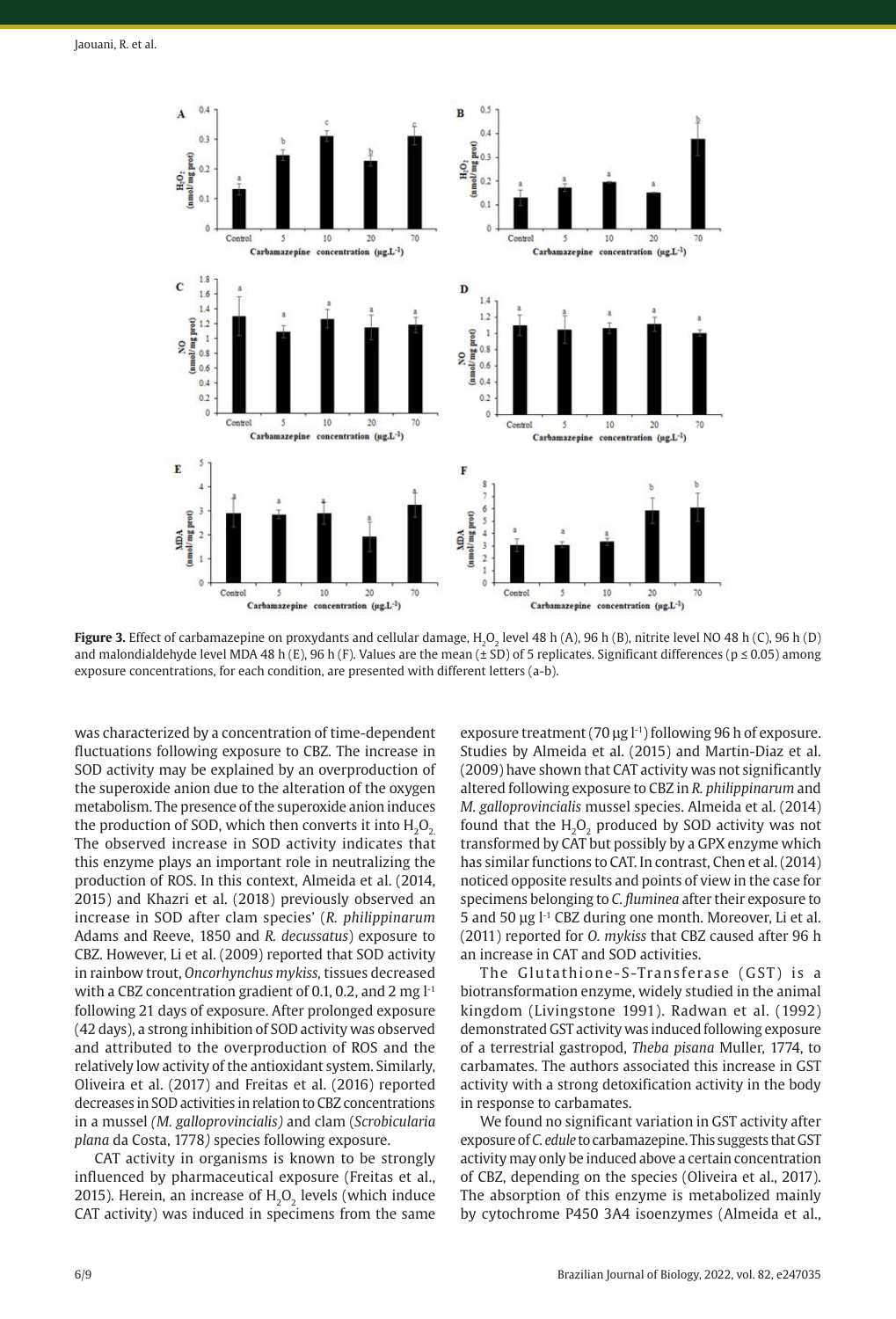2015). These isoenzymes convert them first into inactive metabolites (10,11-epoxycarbamazepine) and then to excretable metabolites (10,11-dihydroxycarbamazepine). In the present study, there was no significant variation in GST in specimens following 48 and 96 h of exposure to CBZ, suggesting that CBZ was not transformed by GST into metabolites. It has also been found that GST isoenzymes oxidize GSH in order to neutralize lipoperoxidation products (Regoli and Giuliani, 2014).

At the highest CBZ treatment (70  $\mu$ g l<sup>-1</sup>), MDA levels increased significantly. These results suggest that the production of ROS exceeded their neutralization by antioxidants, thus exhausting the trapping mechanisms and leaving the cellular constituents (lipids and proteins) to be attacked by the overproduction of ROS (Marnett, 1999). Tsiaka et al. (2013) observed an increase in LPO in *M. galloprovincialis* specimens exposed to CBZ (concentrations:  $0.01-0$  g  $1-1$  for 1 h. In addition, Gagné et al. (2006) found a similar increase in LPO in the hepatocyte of *O. mykiss* following exposure to CBZ for 48 h. An increase of MDA activities was also recorded by Khazri et al. (2018) in the case of *R. decussatus* after its exposure to the CBZ concentrations of 30 and 50  $\mu$ g l<sup>-1</sup>.

Cholinesterases, in particular, AChE, have been found in tissues from our test species, *C. edule* (Guinot et al., 2012; Nilin et al., 2012). This enzyme is inhibited by several neurotoxicants. AChE activity is considered to be a specific indicator of exposure to environmental contaminants, such as pesticides and hydrocarbons (Day and Scott, 1990; Bocquené and Galgani, 1991; Guilhermino et al., 2000). In the present study, following exposure to CBZ, there was a significant decrease in AChE activity observed in specimens from the lowest concentration treatment (5  $\mu$ g l<sup>-1</sup>) which could be explained in three ways. First,  $H_2O_2$ , produced by organisms when their environment is contaminated with CBZ, can be fixed to active sites of AChE (Schallreuter et al., 2004). Second, the CBZ molecule may be attached to this site because its chemical configuration contains nitrile nitrogen. Alternatively, CBZ may decrease the excitability of neurons by stabilizing the inactivated state of voltage-gated sodium channels (Contardo-Jara et al., 2011).

# **5. Conclusions**

This study elucidates the acute effects of CBZ, an omnipresent pharmaceutical drug in the aquatic environment, on the cockle *C. edule*. The quantification of CBZ by HPLC-UV proved to be an effective method and gave positive results, not only in the water samples, but also in complex matrices such as *C. edule* tissues. The BCF results show that CBZ is a bioaccumulative compound.

In relation to physiological parameters, our CR results for *C. edule* showed a significant decrease in filtration capacity following exposure to CBZ. Even at low concentrations, CBZ induced oxidative stress. Overall, our results highlight the need to improve knowledge on bioaccumulation and the metabolism of pharmaceutical compounds in nontarget organisms in aquatic environments. Moreover, our results suggest a dose-dependent effect. SOD and CAT levels changed according to CBZ treatment concentration, particularly after 98 h of exposure. Nevertheless, the antioxidant system defenses seemed to be appropriately activated in these conditions. Ultimately, when *C. edule* individuals are exposed to CBZ, they exhibit the signs of cellular damage and an inhibition of acetylcholinesterase activity.

# **Acknowledgements**

This work was supported by the Tunisian Ministry of the High Education and Scientific Research. The authors extend their appreciation to the deanship of scientific research for funding this article by Taif University Research Supporting Project number (TURSP-2020/119), Taif University, Taif, SAUDI ARABIA.

## **References**

- AEBI, H., 1974. *Methods of enzymatic analysis*. 2nd ed. New York: Chemia Weinheium.
- AGUIRRE-MARTÍNEZ, G.V., BURATTI, S., FABBRI, E., DELVALLS, A.T. and MARTÍN-DÍAZ, M.L., 2013. Using lysosomal membrane stability of haemocytes in *Ruditapes philippinarum* as a biomarker of cellular stress to assess contamination by caffeine, ibuprofen, carbamazepine and novobiocin. *Journal of Environmental Sciences (China)*, vol. 25, no. 7, pp. 1408-1418. [http://dx.doi.org/10.1016/](https://doi.org/10.1016/S1001-0742(12)60207-1) [S1001-0742\(12\)60207-1.](https://doi.org/10.1016/S1001-0742(12)60207-1)
- ALMEIDA, Â., CALISTO, V., ESTEVES, V.I., SCHNEIDER, R.J., SOARES, A.M.V.M., FIGUEIRA, E. and FREITAS, R., 2014. Presence of the pharmaceutical drug carbamazepine in coastal systems: effects on bivalves. *Aquatic Toxicology (Amsterdam, Netherlands)*, vol. 156, pp. 74-87. [http://dx.doi.org/10.1016/j.aquatox.2014.08.002](https://doi.org/10.1016/j.aquatox.2014.08.002).
- ALMEIDA, A., FREITAS, R., CALISTO, V., ESTEVES, V.J., SCHNEIDER, R., SOARES, A. and FIGUEIRA, E., 2015. Chronic toxicity of the antiepileptic carbamazepine on the clam *Ruditapes philippinarum. Comparative Biochemistry and Physiology*, vol. 172–173, pp. 26-35.
- BOCQUENÉ, G. and GALGANI, F., 1991. Acetylcholinesterase activity in the common prawn *Palaemon serratus* contaminated by carbaryl and phosalone. *Ecotoxicology and Environmental Safety*, vol. 22, no. 3, pp. 337-345. [http://dx.doi.org/10.1016/0147-](https://doi.org/10.1016/0147-6513(91)90083-2) [6513\(91\)90083-2](https://doi.org/10.1016/0147-6513(91)90083-2).
- BRADFORD, M.M., 1976. A rapid and sensitive method for the quantization of microgram quantities of protein utilizing the principle of protein-dry binding. *Analytical Biochemistry*, vol. 72, no. 1-2, pp. 248-254. [http://dx.doi.org/10.1016/0003-](https://doi.org/10.1016/0003-2697(76)90527-3) [2697\(76\)90527-3.](https://doi.org/10.1016/0003-2697(76)90527-3)
- CHEN, H., ZHA, J., LIANG, X., LI, J. and WANG, Z., 2014. Effects of the human antiepileptic drug carbamazepine on the behavior, biomarkers, and heat shock proteins in the Asian clam *Corbicula fluminea. Aquatic Toxicology (Amsterdam, Netherlands)*, vol. 155, pp. 1-8. [http://dx.doi.org/10.1016/j.aquatox.2014.06.001](https://doi.org/10.1016/j.aquatox.2014.06.001).
- CLARA, M., STRENN, B. and KREUZINGER, N., 2004. Carbamazepine as a possible anthropogenic marker in the aquatic environment: investigations on the behavior of carbamazepine in wastewater treatment and during groundwater infiltration. *Water Research*, vol. 38, no. 4, pp. 947-954. [http://dx.doi.org/10.1016/j.](https://doi.org/10.1016/j.watres.2003.10.058) [watres.2003.10.058.](https://doi.org/10.1016/j.watres.2003.10.058)
- CONTARDO-JARA, V., LORENZ, C., PFLUGMACHER, S., NUTZMANN, G., KLOAS, W. and WIEGAND, C., 2011. Exposure to human pharmaceuticals carbamazepine, ibuprofen and bezafibrate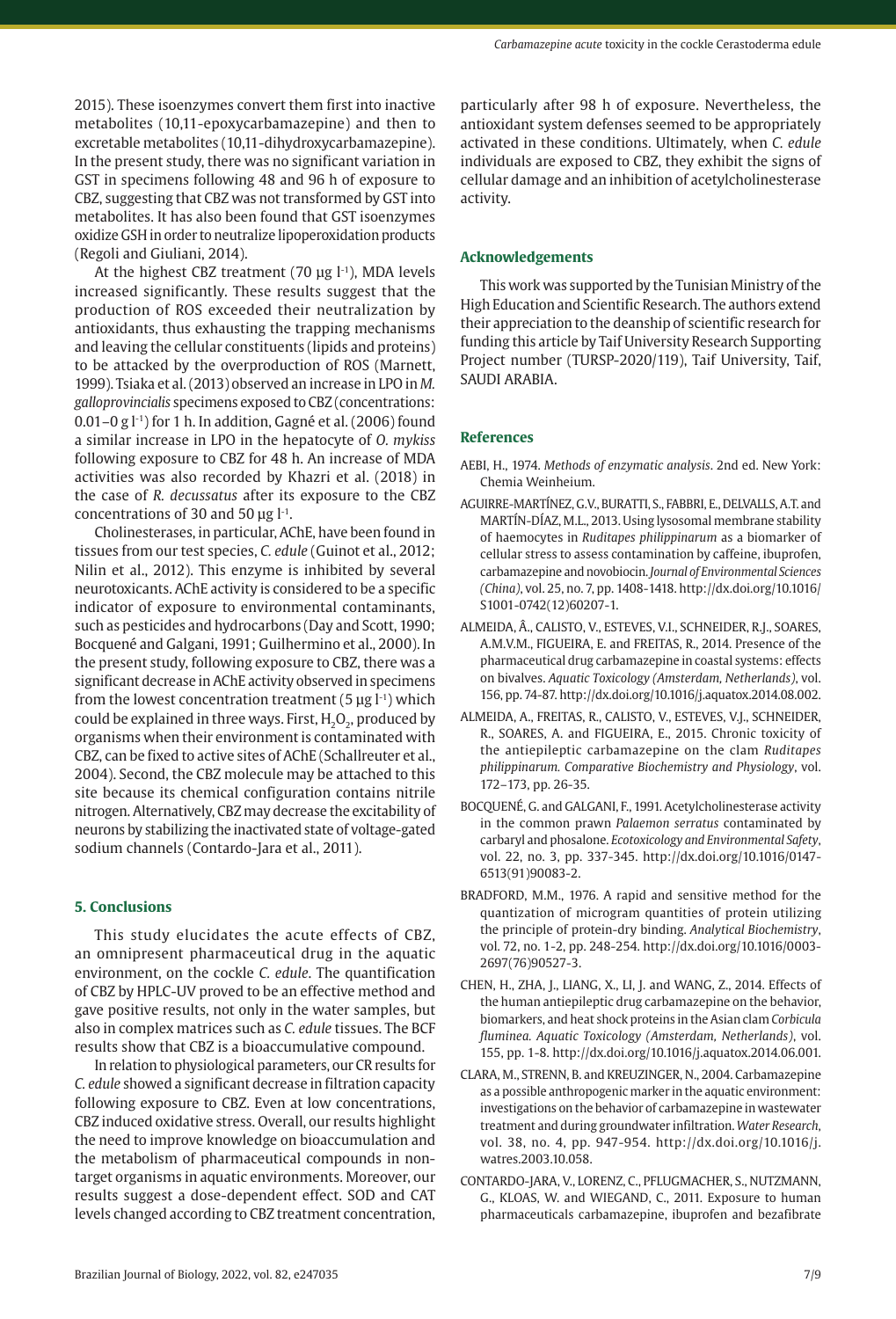causes molecular effects in *Dreissena polymorpha. Aquatic Toxicology (Amsterdam, Netherlands)*, vol. 105, no. 3-4, pp. 428- 437. [http://dx.doi.org/10.1016/j.aquatox.2011.07.017](https://doi.org/10.1016/j.aquatox.2011.07.017).

- CORSI, I., PASTORE, A.M., LODDE, A., PALMERINI, E., CASTAGNOLO, L. and FOCARDI, S., 2007. Potential role of cholines terases in the invasive capacity of the freshwater bivalve, *Anodonta woodiana* (Bivalvia: Unionacea): a comparative study with the indigenous species of the genus, Anodonta sp. *Comparative Biochemistry and Physiology*, vol. 145, no. 3, pp. 413-419.
- COUGHLAN, J., 1969. The estimation of filtering rate from the clearance of suspensions. *Marine Biology*, vol. 2, no. 4, pp. 356-358. [http://dx.doi.org/10.1007/BF00355716](https://doi.org/10.1007/BF00355716).
- DAY, K.E. and SCOTT, I.M., 1990. Use of Acetylcholinesterase activity to detect sublethal toxicity in stream in vertebrates exposed to low concentrations of organophosphorate insecticides. *Aquatic Toxicology (Amsterdam, Netherlands)*, vol. 18, no. 2, pp. 101-114. [http://dx.doi.org/10.1016/0166-445X\(90\)90021-G](https://doi.org/10.1016/0166-445X(90)90021-G).
- DE MONTAUDOUIN, X., PAUL-PONT, I., LAMBERT, C., GONZALEZ, P., RAYMOND, N., JUDE, F., LEGEAY, A., BAUDRIMONT, M., DANG, C., LE GRAND, F., LE GOÏC, N., BOURASSEAU, L. and PAILLARD, C., 2010. Bivalve population health: multistress to identify hot spots. *Marine Pollution Bulletin*, vol. 60, no. 8, pp. 1307-1318. [http://dx.doi.org/10.1016/j.marpolbul.2010.03.011](https://doi.org/10.1016/j.marpolbul.2010.03.011).
- DELLALI, M., GNASSIA BARELLI, M., ROMEO, M. and AISSA, P., 2001. The use of acetylcholinesterase activity in *Ruditapes decussatus* and *Mytilus galloprovincialis* in the biomonitoring of Bizerta lagoon. *Comparative Biochemistry and Physiology. Toxicology & Pharmacology : CBP*, vol. 130, no. 2, pp. 227-235. [http://dx.doi.](https://doi.org/10.1016/S1532-0456(01)00245-9) [org/10.1016/S1532-0456\(01\)00245-9](https://doi.org/10.1016/S1532-0456(01)00245-9) [PMid:11574292.](https://www.ncbi.nlm.nih.gov/entrez/query.fcgi?cmd=Retrieve&db=PubMed&list_uids=11574292&dopt=Abstract)
- DRAPER, H.H. and HADLEY, M., 1990. Malondialdehyde determination as index of lipid peroxidation. *Methods in Enzymology*, vol. 186, pp. 421-431. [http://dx.doi.org/10.1016/0076-6879\(90\)86135-I](https://doi.org/10.1016/0076-6879(90)86135-I).
- ELLMAN, G.L., COURTNEY, K.D., ANDRES JUNIOR, V. and FEATHERSTONE, R.M., 1961. A new and rapid colorimetric determination of acetylcholinesterase activity. *Biochemical Pharmacology*, vol. 7, no. 2, pp. 88-95. [http://dx.doi.](https://doi.org/10.1016/0006-2952(61)90145-9) [org/10.1016/0006-2952\(61\)90145-9](https://doi.org/10.1016/0006-2952(61)90145-9).
- FARCY, E., GAGNE, F., MARTEL, L., FORTIER, M., TRÉPANIER, S., BROUSSEAU, P. and FOURNIER, M., 2011. TREPANIER.S., BROUSSEAU, P., and FOURNIER, M., 2011. Short-term physiological effects of a xenobiotic mixture on the freshwater mussel *Elliptio complanata* exposed to municipal effluents. *Environmental Research*, vol. 111, no. 8, pp. 1096-1106. [http://](https://doi.org/10.1016/j.envres.2011.07.009) [dx.doi.org/10.1016/j.envres.2011.07.009.](https://doi.org/10.1016/j.envres.2011.07.009)
- FREITAS, R., ALMEIDA, A., CALISTO, V., VELEZ, C., MOREIRA, A., SCHNEIDER, R.J., ESTEVES, I., WRONA, F.J., SOARES, A.M. and FIGUEIRA, E., 2016. How life history influences the responses of the clam *Scrobicularia plana* to the combined impacts of carbamazepine and pH decrease. *Environmental Pollution*, vol. 202, pp. 205-214. [http://dx.doi.org/10.1016/j.envpol.2015.03.023](https://doi.org/10.1016/j.envpol.2015.03.023).
- FREITAS, R., ALMEIDA, A., PIRES, A., VELEZ, C., CALISTO, V., SCHNEIDER, R.J., ESTEVES, V.I., WRONA, F.J., FIGUEIRA, E. and SOARES, A.M.V.M., 2015. The effects of carbamazepine on macro invertebrate species: comparing bivalves and polychaetes biochemical responses. *Water Research*, vol. 85, pp. 137-147. [http://dx.doi.org/10.1016/j.watres.2015.08.003](https://doi.org/10.1016/j.watres.2015.08.003).
- GAGNÉ, F., BLAISE, C. and ANDRÉ, C., 2006. Occurrence of pharmaceutical products in a municipal effluent and toxicity to rainbow trout (*Oncorhynchus mykiss*) hepato-cytes. *Ecotoxicology and Environmental Safety*, vol. 64, no. 3, pp. 329-336. [http://](https://doi.org/10.1016/j.ecoenv.2005.04.004) [dx.doi.org/10.1016/j.ecoenv.2005.04.004.](https://doi.org/10.1016/j.ecoenv.2005.04.004)
- GOSLING, E., 2003. Morphology of bivalves. In: E. Gosling, ed. *Bivalve molluscs, biology, ecology and culture*. Oxford: Fishing News Books, pp. 7-43.
- GREEN, L.C., WAGNER, D.A., GLOGOWSKI, J., SKIPPER, P.L., WISHNOK, J.S. and TANNENBAUM, S.R., 1982. Analysis of nitrate, nitrite, and [15N] nitrate in biological fluids. *Analytical Biochemistry*, vol. 126, no. 1, pp. 131-138. [http://dx.doi.org/10.1016/0003-](https://doi.org/10.1016/0003-2697(82)90118-X) [2697\(82\)90118-X](https://doi.org/10.1016/0003-2697(82)90118-X).
- GUASMI, I., DJABRI, L., HANI, A. and LAMOUREUX, C., 2006. Pollution des eaux de l'oued medjerda par les nutriments. *Larhyss Journal*, vol. 5, pp. 113-119.
- GUILHERMINO, L., LACERDA, M.N., NOGUEIRA, A.J.A. and SOARES, A.M.V.M., 2000. *In vitro* and *in vivo* inhibition of *Daphnia magna* acetylcholinesterase by surfactant agents: possible implications for contamination biomonitoring. *The Science of the Total Environment*, vol. 247, no. 2-3, pp. 137-141. [http://](https://doi.org/10.1016/S0048-9697(99)00485-4) [dx.doi.org/10.1016/S0048-9697\(99\)00485-4.](https://doi.org/10.1016/S0048-9697(99)00485-4)
- GUINOT, D., UREÑA, R., PASTOR, A., VARO, I., RAMO, J. and TORREBLANCA, A., 2012. Long-term effect of temperature on bioaccumulation of dietary metals and metallothionein induction in *Sparus aurata. Chemosphere*, vol. 87, no. 11, pp. 1215-1221. [http://dx.doi.org/10.1016/j.chemosphere.2012.01.020](https://doi.org/10.1016/j.chemosphere.2012.01.020).
- HABIG, W.H., PABST, M.J. and JAKOBY, W.B., 1974. Glutathione S-transferases. The first enzymatic step in mercapturic acid formation. *The Journal of Biological Chemistry*, vol. 249, no. 22, pp. 7130-7139. [http://dx.doi.org/10.1016/S0021-9258\(19\)42083-8](https://doi.org/10.1016/S0021-9258(19)42083-8).
- HUERTA-FONTELA, M., GALCERAN, M.T. and VENTURA, F., 2011. Occurrence and removal of pharmaceuticals and hormones through drinking water treatment. *Water Research*, vol. 45, no. 3, pp. 1432-1442. [http://dx.doi.org/10.1016/j.watres.2010.10.036](https://doi.org/10.1016/j.watres.2010.10.036).
- KAKINUMA, K., YAMAGUCHI, T., KANEDA, M., SHIMADA, K., TOMITA, Y. and CHANCE, B., 1979. Determination of H<sub>2</sub>O<sub>2</sub> release by the treatment of human blood polymorphonuclear leucocytes with myristate. *Journal of Biochemistry*, vol. 86, pp. 87-95.
- KHAZRI, A., MEZNI, A., KHAZRI, H., SELLAMI, B., ACENA, J., PEREZ, S., ELJARRAT, E., BARCELÓ, D., BEYREM, H. and MAHMOUDI, E., 2018. Uptake and metabolism of Carbamazepine (CBZ) by Clam *Ruditapes decussatus* and its effects in biochemical responses. *Xenobiotica*, vol. 48, no. 7, pp. 727-733. [http://dx.doi.org/10.1](https://doi.org/10.1080/00498254.2017.1354268) [080/00498254.2017.1354268](https://doi.org/10.1080/00498254.2017.1354268).
- KHAZRI, A., SELLAMI, B., DELLALI, M., CORCELLAS, C., ELJARRAT, E., BARCELO, D., BEYREM, H. and MAHMOUDI, E., 2016. Diastereomeric and enantiomeric selective accumulation of cypermethrin in the freshwater mussel *Unio gibbus* and its effects on biochemical parameters. *Pesticide Biochemistry and Physiology*, vol. 129, pp. 83-88. [http://dx.doi.org/10.1016/j.](https://doi.org/10.1016/j.pestbp.2015.11.001) [pestbp.2015.11.001](https://doi.org/10.1016/j.pestbp.2015.11.001).
- KHAZRI, A., SELLAMI, B., HANACHI, A., DELLALI, M., ELJARRAT, E., BEYREM, H. and MAHMOUDI, E., 2017. Neurotoxicity and oxidative stress induced by permethrin in gills of the freshwater mussel *Unio ravoisieri. Chemistry and Ecology*, vol. 33, no. 1, pp. 88-101. [http://dx.doi.org/10.1080/02757540.2016.1248948.](https://doi.org/10.1080/02757540.2016.1248948)
- KHAZRI, H., BEN HASSINE, S., GHORBEL-ABID, I., KALFAT, R. and TRABELSI-AYADI, M., 2019a. Presence of carbamazepine, naproxen, and ibuprofen in wastewater from northern Tunisia. *Environmental Forensics*, vol. 20, no. 2, pp. 121-128. [http://](https://doi.org/10.1080/15275922.2019.1597779) [dx.doi.org/10.1080/15275922.2019.1597779.](https://doi.org/10.1080/15275922.2019.1597779)
- KHAZRI, H., GHORBEL-ABID, I., DEBRAUWER, L., KALFAT, R. and TRABELSI-AYADI, M., 2019b. Solid-phase extraction of drugs with cuttlebone powder as a sorbent. *Journal of Separation Science*, vol. 41, no. 18, pp. 3547-3552. [http://dx.doi.org/10.1002/](https://doi.org/10.1002/jssc.201800419) [jssc.201800419](https://doi.org/10.1002/jssc.201800419).